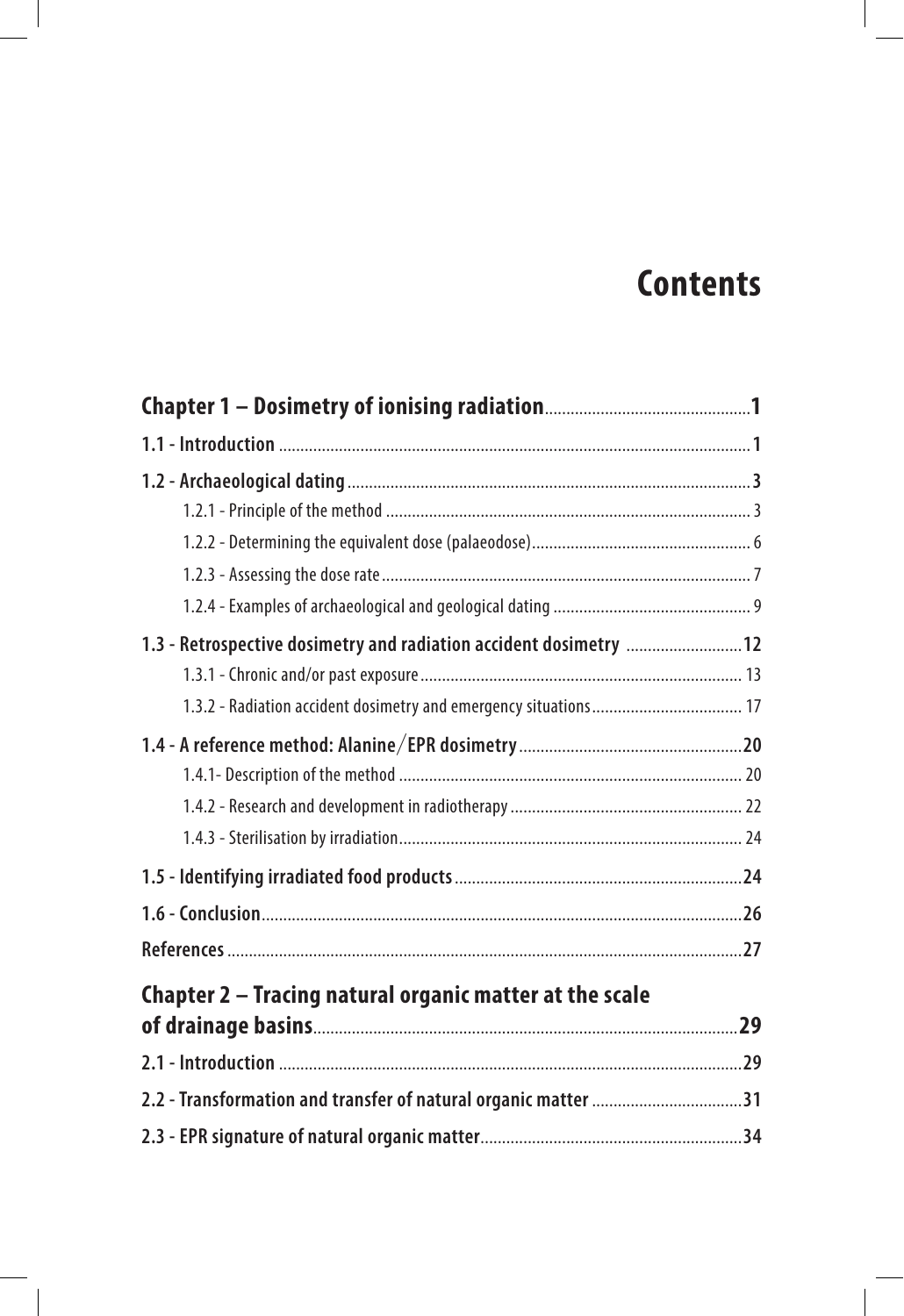| 2.5.1 - EPR signatures can distinguish between different soil types and between horizons |  |
|------------------------------------------------------------------------------------------|--|
| 2.5.2 - EPR signatures can be used to monitor the transfer of NOM of various origins to  |  |
| 2.5.3 - EPR signatures can be used to trace transfer of NOM from soils to                |  |
| 2.6 - Example of application of EPR tracing: identification of the inflow basin and      |  |
|                                                                                          |  |
|                                                                                          |  |
|                                                                                          |  |
| Chapter 3 – Detection and characterisation of free radicals                              |  |
|                                                                                          |  |
|                                                                                          |  |
|                                                                                          |  |
|                                                                                          |  |
|                                                                                          |  |
|                                                                                          |  |
|                                                                                          |  |
|                                                                                          |  |
|                                                                                          |  |
|                                                                                          |  |
|                                                                                          |  |
|                                                                                          |  |
|                                                                                          |  |
|                                                                                          |  |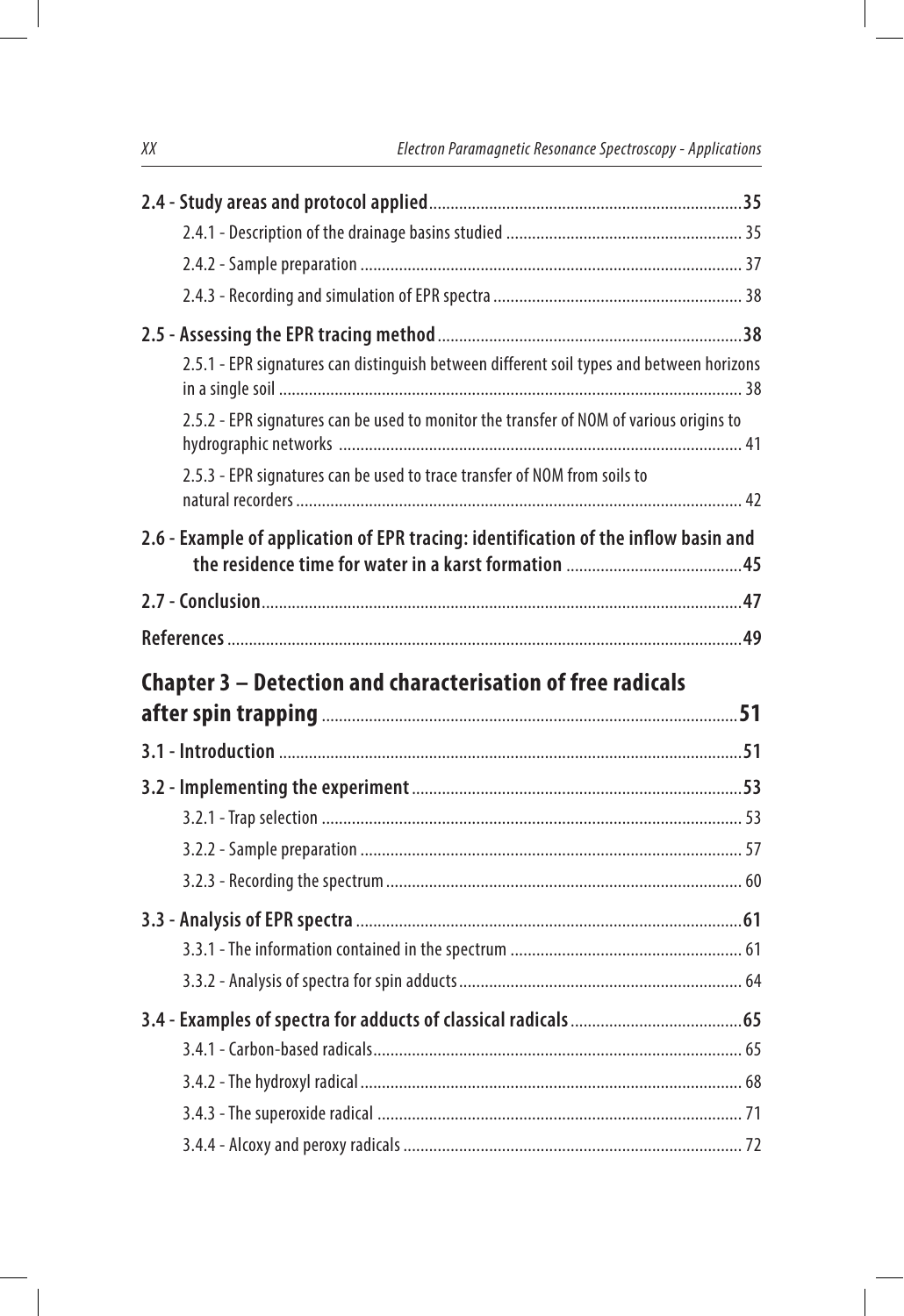| 3.6 - Limitations of the method and precautions to avoid artefacts76        |  |
|-----------------------------------------------------------------------------|--|
|                                                                             |  |
|                                                                             |  |
| Chapter 4 - Copper complexation by peptides implicated                      |  |
|                                                                             |  |
|                                                                             |  |
| 4.2 - EPR determination of the coordination of a Cu(II) ion by a peptide 85 |  |
|                                                                             |  |
|                                                                             |  |
| 4.3.2 - The sites of Cu(II) fixation on the N-terminal repeat domain  91    |  |
|                                                                             |  |
|                                                                             |  |
|                                                                             |  |
| 4.4.2 - Determining the Cu(II) fixation sites on the human Aβ peptide  98   |  |
|                                                                             |  |
|                                                                             |  |
| Complement 1 - Analysis of ESEEM and HYSCORE spectra                        |  |
|                                                                             |  |
|                                                                             |  |
| Chapter 5 – Crystallochemistry of clay minerals,                            |  |
| weathering processes and evolution of continental surfaces  109             |  |
|                                                                             |  |
|                                                                             |  |
|                                                                             |  |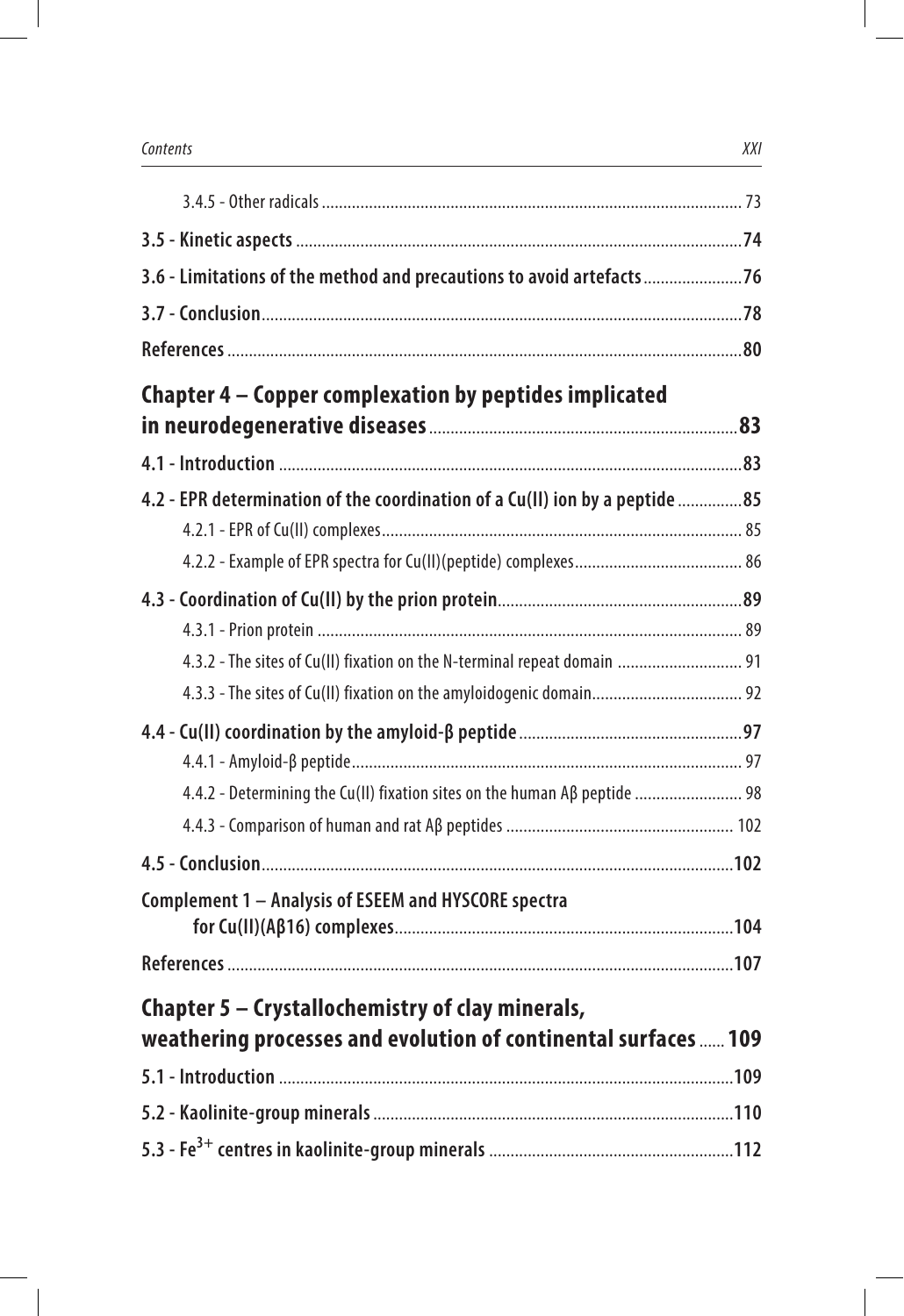| 5.3.2 - Determining the absolute concentration of structural iron  119                          |  |
|-------------------------------------------------------------------------------------------------|--|
|                                                                                                 |  |
| 5.5 - Application of kaolinite EPR to the study of weathering processes                         |  |
|                                                                                                 |  |
|                                                                                                 |  |
| 5.5.2 - Tracing kaolinite generations in tropical soils using Fe <sup>3+</sup> EPR  123         |  |
|                                                                                                 |  |
|                                                                                                 |  |
|                                                                                                 |  |
| Chapter 6 - Structure and catalytic mechanisms                                                  |  |
|                                                                                                 |  |
|                                                                                                 |  |
|                                                                                                 |  |
|                                                                                                 |  |
| 6.2 - Laccases: enzymes oxidising substrates with a high potential 141                          |  |
| 6.2.1 - A puzzle for spectroscopists: the structure of $T_1$ and $T_2$                          |  |
|                                                                                                 |  |
| 6.2.2 - A reaction intermediate in oxygen reduction: a trinuclear $\text{Cu}^{2+}$ complex  145 |  |
|                                                                                                 |  |
| 6.3 - Hydrogenases: enzymes to oxidise and produce dihydrogen145                                |  |
|                                                                                                 |  |
|                                                                                                 |  |
| 6.4 - Photosystem II: a solar energy-driven enzymatic complex155                                |  |
|                                                                                                 |  |
|                                                                                                 |  |
|                                                                                                 |  |
| Complement 1 - Interpreting the EPR properties of mononuclear                                   |  |
|                                                                                                 |  |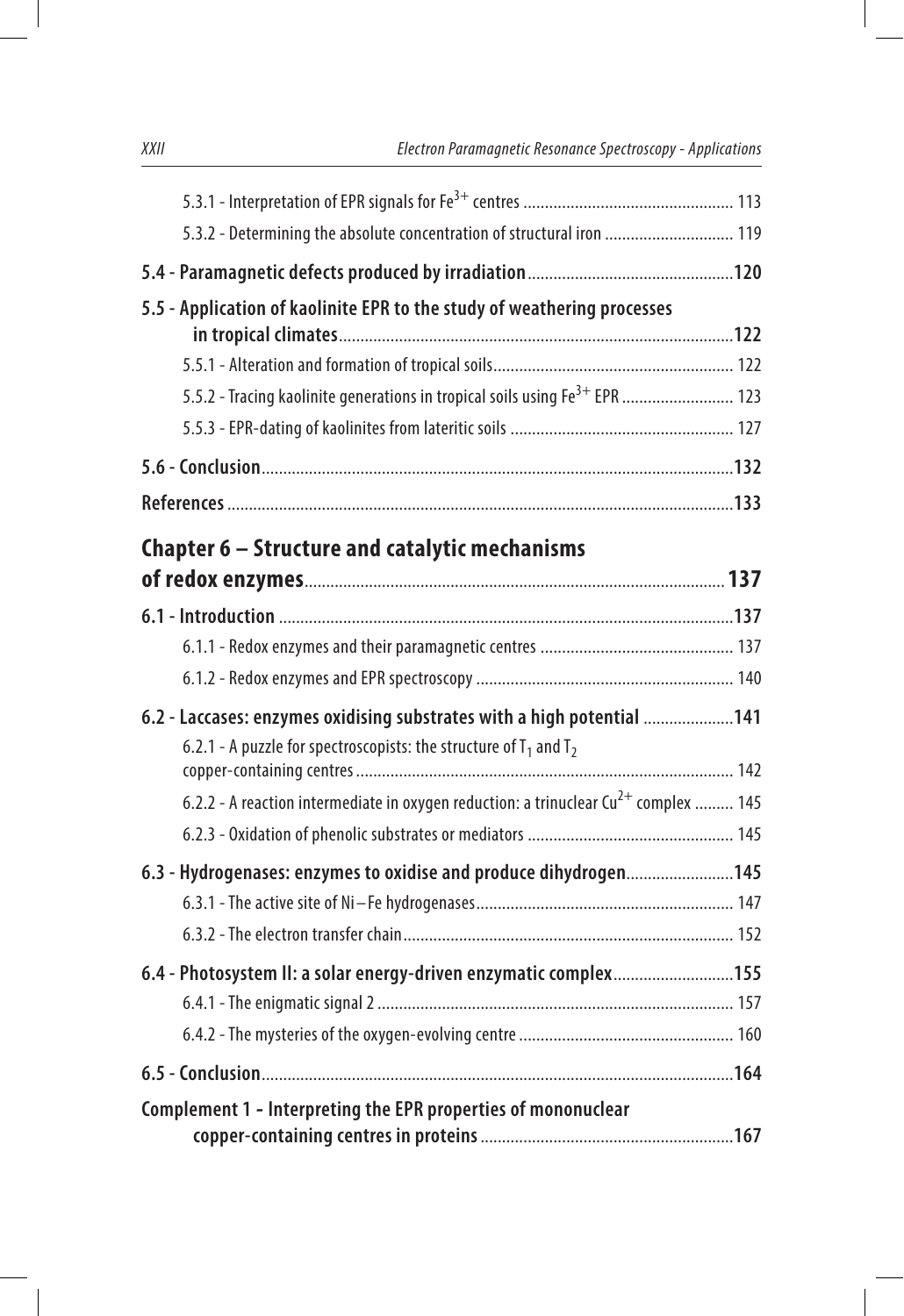| Complement 2 - Iron-sulfur centres and their EPR properties 168         |  |
|-------------------------------------------------------------------------|--|
|                                                                         |  |
| Chapter 7 – Seeking the origins of life:                                |  |
|                                                                         |  |
|                                                                         |  |
|                                                                         |  |
|                                                                         |  |
|                                                                         |  |
|                                                                         |  |
| 7.2 - Primitive carbonaceous matter from the solar system:              |  |
|                                                                         |  |
|                                                                         |  |
|                                                                         |  |
| 7.2.3 - Review: the complex history of protosolar organic matter  194   |  |
| 7.3 - Terrestrial primitive carbonaceous matter: seeking biomarkers     |  |
|                                                                         |  |
| 7.3.1 - Line shape: a tool to date terrestrial carbonaceous matter  197 |  |
|                                                                         |  |
|                                                                         |  |
|                                                                         |  |
|                                                                         |  |
|                                                                         |  |
|                                                                         |  |
| Chapter 8 – Using paramagnetic probes to study                          |  |
|                                                                         |  |
|                                                                         |  |
|                                                                         |  |
|                                                                         |  |
|                                                                         |  |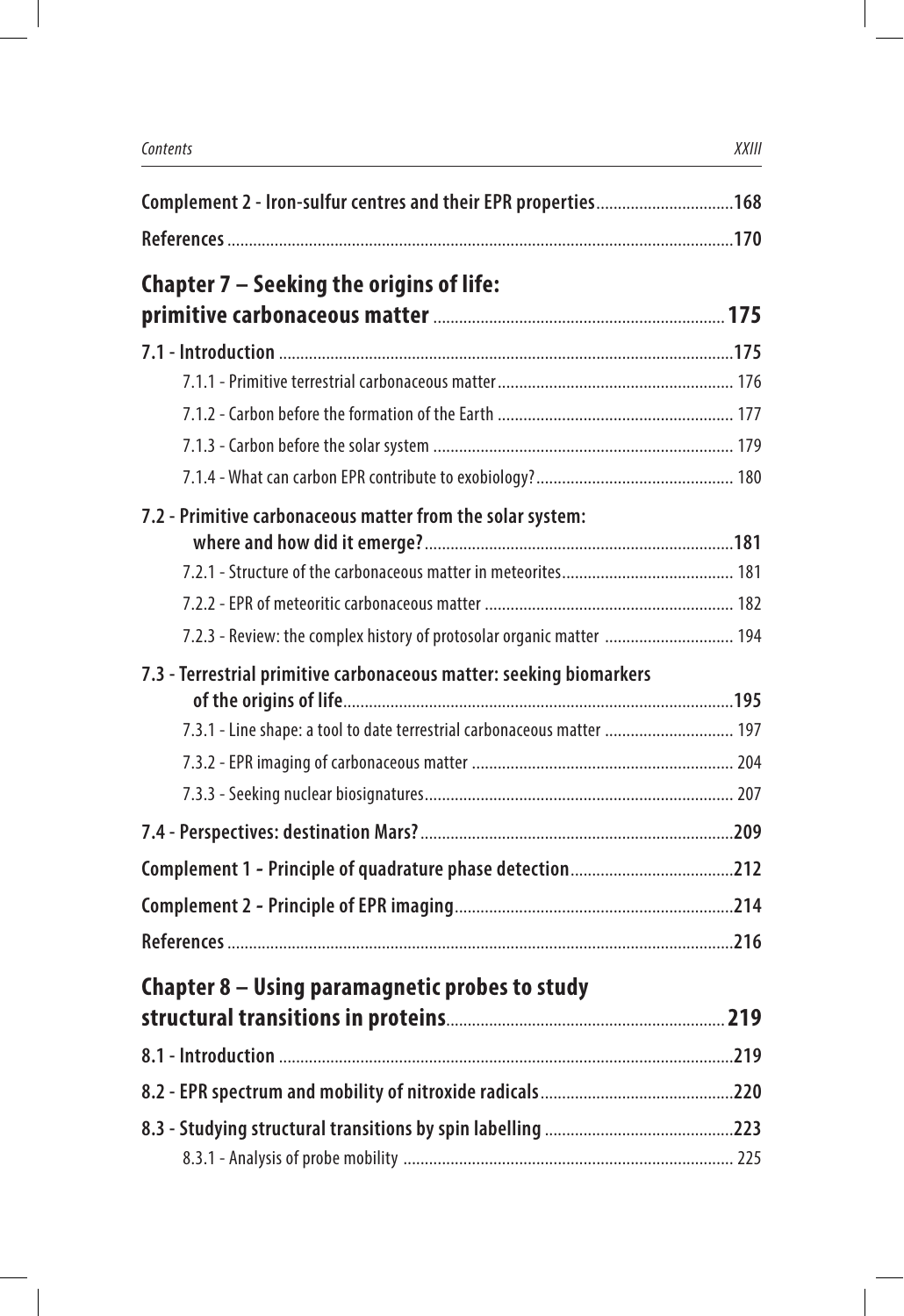| Chapter 9 – Organic radicals and molecular magnetism  247                |  |
|--------------------------------------------------------------------------|--|
|                                                                          |  |
|                                                                          |  |
|                                                                          |  |
|                                                                          |  |
|                                                                          |  |
| 9.2.2 - Contribution of EPR: characterisation of isolated molecules  252 |  |
| 9.3 - Study of liquid solutions of diradicals and triradicals:           |  |
|                                                                          |  |
|                                                                          |  |
|                                                                          |  |
|                                                                          |  |
|                                                                          |  |
| 9.4.2 - Study of diradicals: effect of length and topology of the linker |  |
| 9.4.3 - Influence of the nature of the radical substituents              |  |
|                                                                          |  |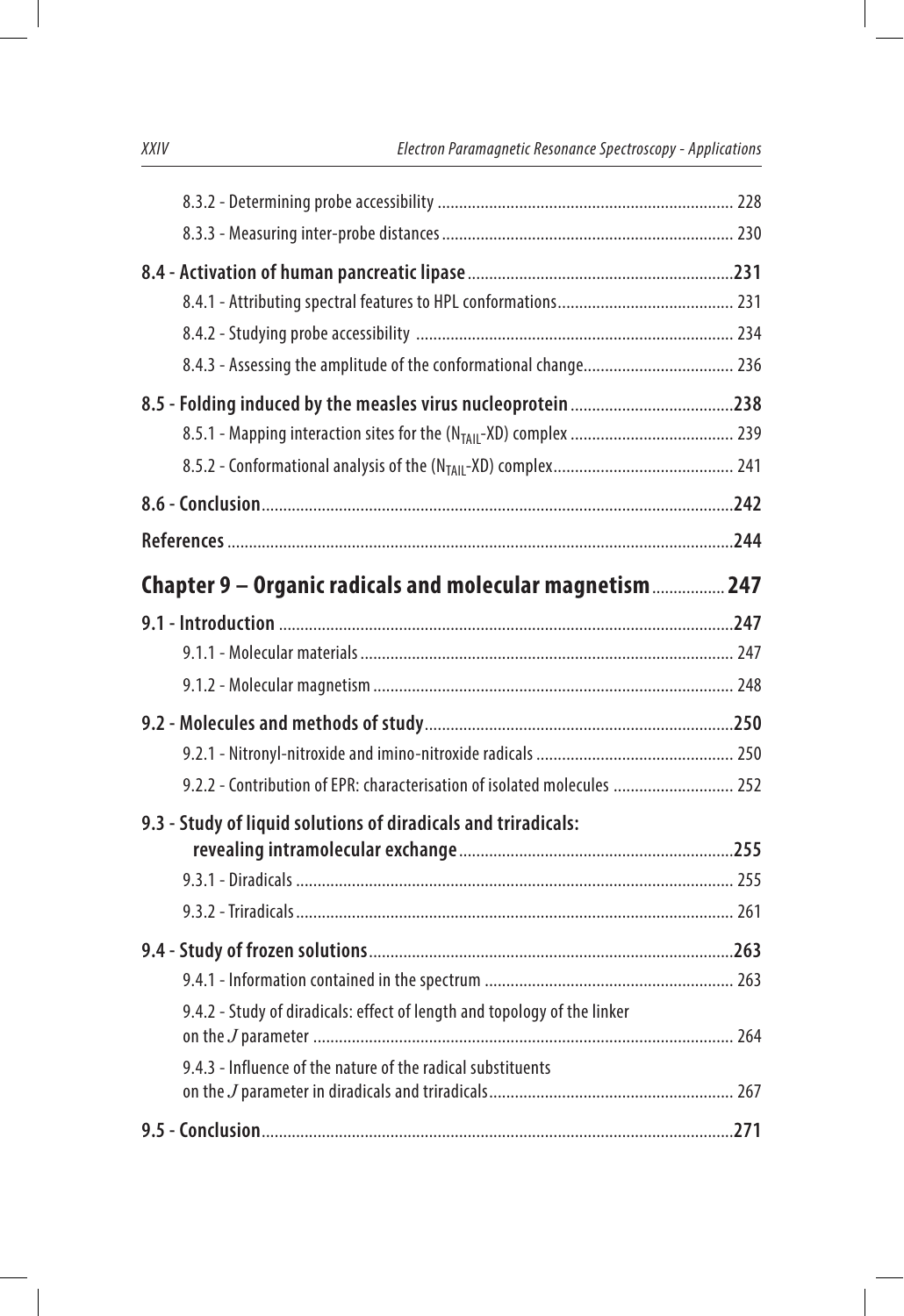| Complement 1 - Temperature-dependence of the susceptibility                      |  |
|----------------------------------------------------------------------------------|--|
| Complement 2 - What molecular orbital calculations provide 276                   |  |
|                                                                                  |  |
| Chapter 10 - EPR of short-lived magnetic species 283                             |  |
|                                                                                  |  |
|                                                                                  |  |
|                                                                                  |  |
|                                                                                  |  |
| 10.3 - How can acquisition of an EPR spectrum be accelerated?287                 |  |
|                                                                                  |  |
|                                                                                  |  |
|                                                                                  |  |
|                                                                                  |  |
| 10.4.2 - Examples of spectra for photoinduced radicals in microsecond TR-EPR 293 |  |
|                                                                                  |  |
|                                                                                  |  |
| 10.4.5 - Superposition of the RPM and TM mechanisms. Other mechanisms  302       |  |
| 10.5 - Time-resolved EPR for excited states in the solid phase303                |  |
|                                                                                  |  |
| <b>Complement 1 - Numerical solutions to the Bloch equations</b>                 |  |
|                                                                                  |  |
|                                                                                  |  |
| Chapter 11 – Characterising contrast agents                                      |  |
|                                                                                  |  |
|                                                                                  |  |
|                                                                                  |  |
|                                                                                  |  |
|                                                                                  |  |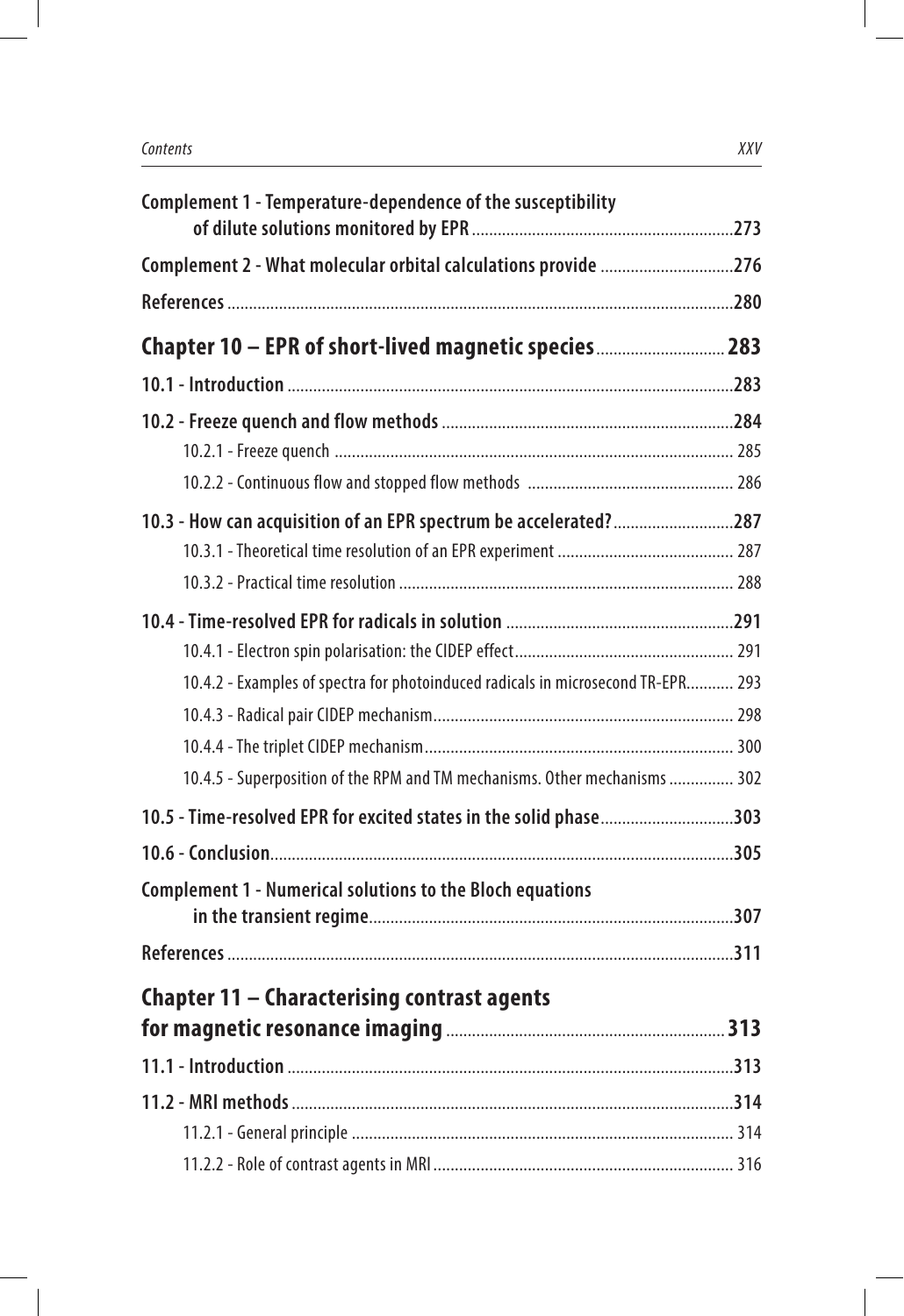| 11.3 - Effect of a Gd <sup>3+</sup> complex on relaxation of water protons317   |  |
|---------------------------------------------------------------------------------|--|
|                                                                                 |  |
|                                                                                 |  |
|                                                                                 |  |
|                                                                                 |  |
|                                                                                 |  |
|                                                                                 |  |
|                                                                                 |  |
| 11.5 - Estimation of the parameters determining                                 |  |
|                                                                                 |  |
|                                                                                 |  |
|                                                                                 |  |
| 11.6 - Simulating the EPR spectrum and                                          |  |
|                                                                                 |  |
|                                                                                 |  |
| 11.6.2 - Numerical simulation of the electronic relaxation of $Gd^{3+}$         |  |
| 11.7 - Examples of simulations of EPR spectra for Gd <sup>3+</sup> complexes334 |  |
|                                                                                 |  |
|                                                                                 |  |
|                                                                                 |  |
|                                                                                 |  |
|                                                                                 |  |
| Complement 1 - Influence of the rate of exchange of inner sphere water          |  |
| Complement 2 - Elements of the method used to simulate EPR spectra              |  |
|                                                                                 |  |
|                                                                                 |  |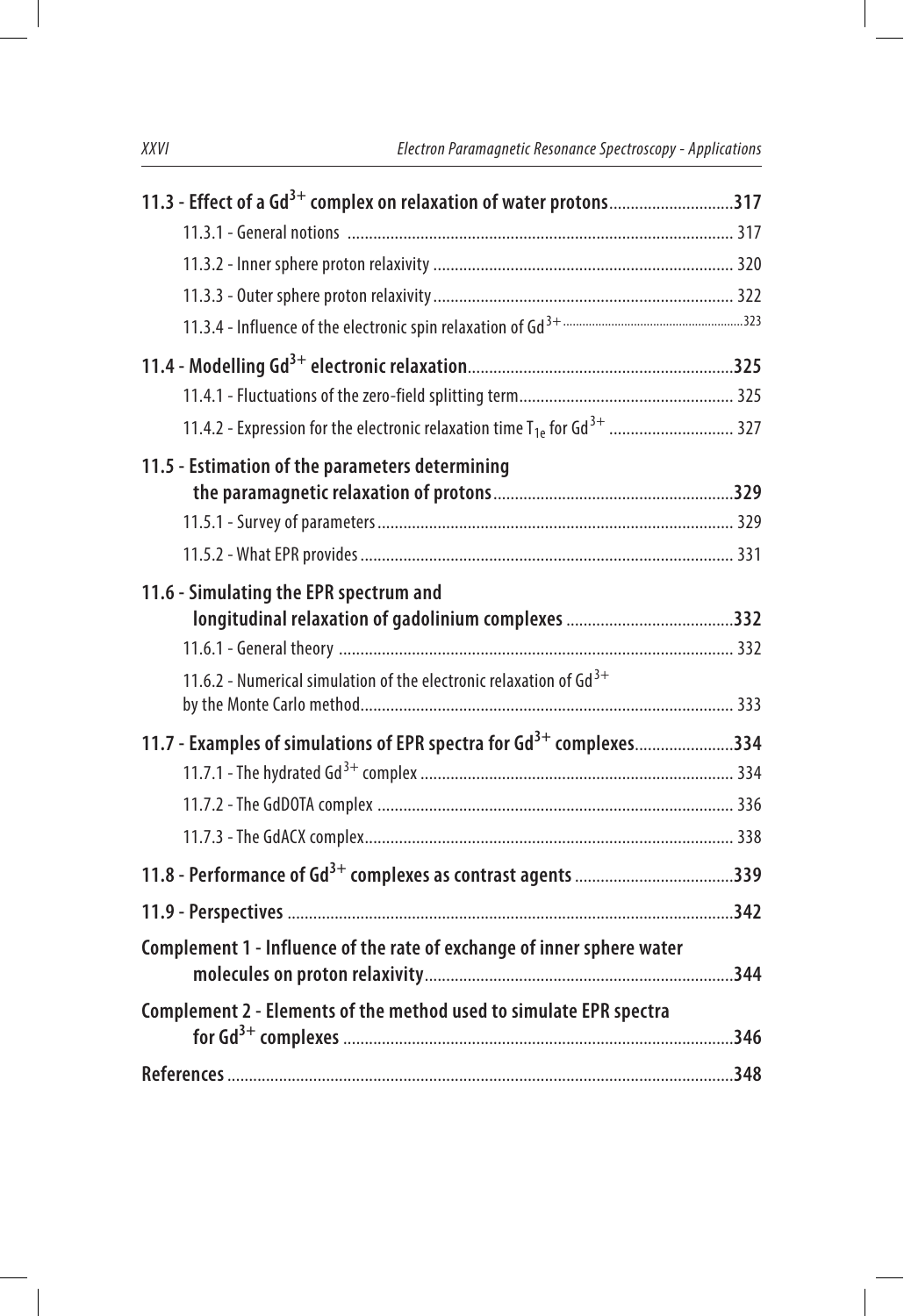| Chapter 12 - Ferromagnetic resonance spectroscopy:                                   |  |
|--------------------------------------------------------------------------------------|--|
|                                                                                      |  |
|                                                                                      |  |
|                                                                                      |  |
|                                                                                      |  |
| 12.2.2 - Expression for the magnetocrystalline anisotropy energy  355                |  |
|                                                                                      |  |
| 12.2.4 - Dissipation and relaxation phenomena: width of the resonance line 358       |  |
|                                                                                      |  |
| 12.4 - FMR of ultrathin metallic layers: epitaxial Fe films grown on (100) GaAs .360 |  |
|                                                                                      |  |
|                                                                                      |  |
| 12.5 - III-V ferromagnetic semiconductors: $Ga_{1-x}Mn_xAs/(100)GaAs$ 365            |  |
|                                                                                      |  |
|                                                                                      |  |
|                                                                                      |  |
|                                                                                      |  |
| 12.6.2 - FMR study of the magnetic anisotropy of the nanoparticles  373              |  |
|                                                                                      |  |
|                                                                                      |  |
|                                                                                      |  |
| <b>Appendix 1 - Principles of magnetic resonance:</b>                                |  |
|                                                                                      |  |
|                                                                                      |  |
|                                                                                      |  |
|                                                                                      |  |
|                                                                                      |  |